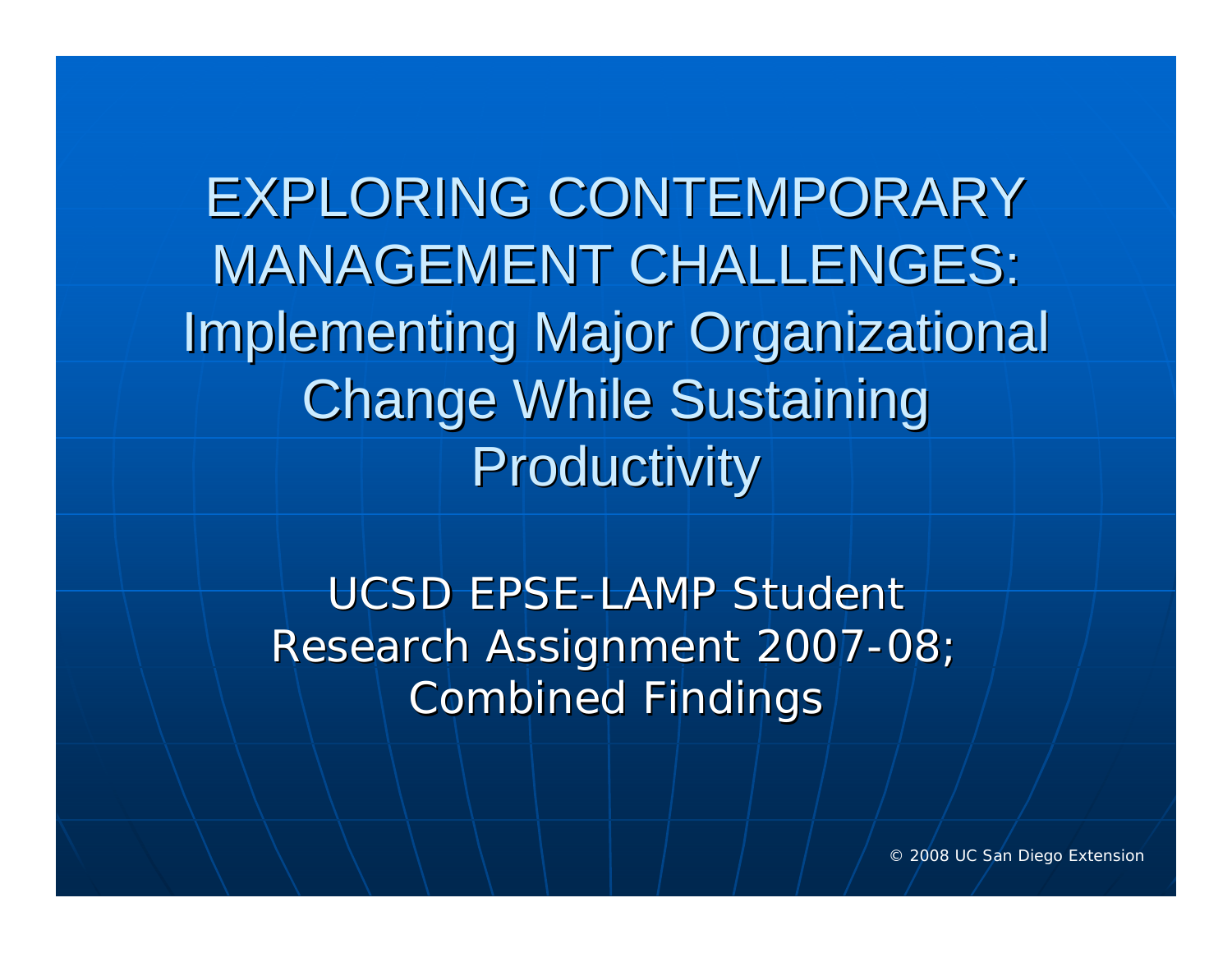# THE ASSIGNMENT

### $\blacksquare$  Understand the challenge

 *behaviors/actions or processes that achieve major behaviors/actions or processes that achieve major change while still sustaining employee productivity change while still sustaining employee productivity*

**Interview at least two individuals** 

• one manager with a reputation for implementing organizational change effectively

• one employee who was affected by a major change

 $\blacksquare$  Document findings, give personal analysis

• Specifics  $-$  behaviors, processes, tools, experiences

Provide summative insights/recommendations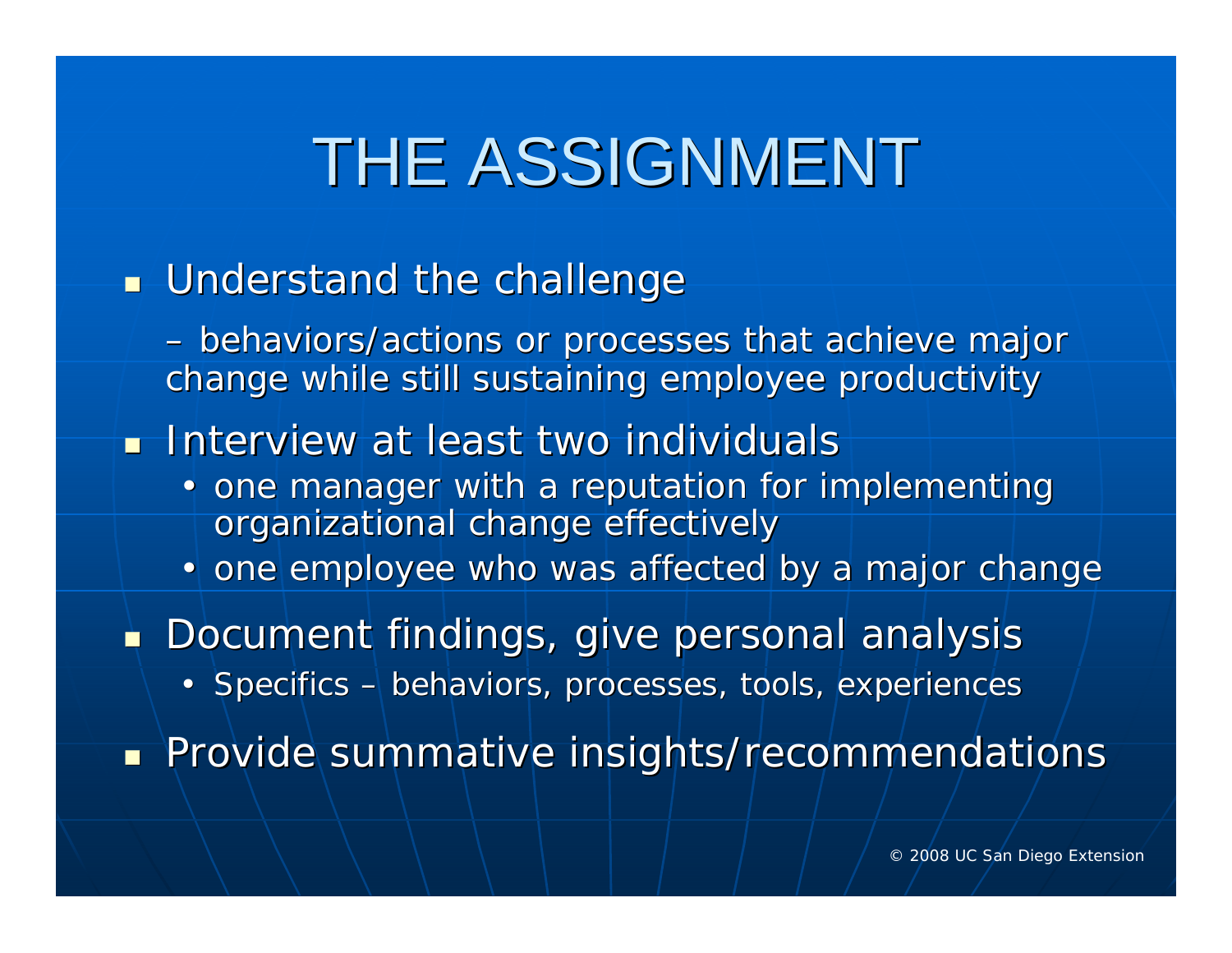## INFORMATION RECEIVED

- $\mathbb{R}^2$ **Band Seventy-seven papers (EPSE and LAMP seventy-seven papers (EPSE and LAMP** combined)
- $\mathbb{R}^2$ **20 companies/organizations**
- $\overline{\phantom{a}}$  $\textcolor{red}{\bullet}$  Variety of approaches to the interview questions and methods of integrating analysis analysis
- $\mathbb{R}^2$  $\blacksquare$  All findings were directly from the papers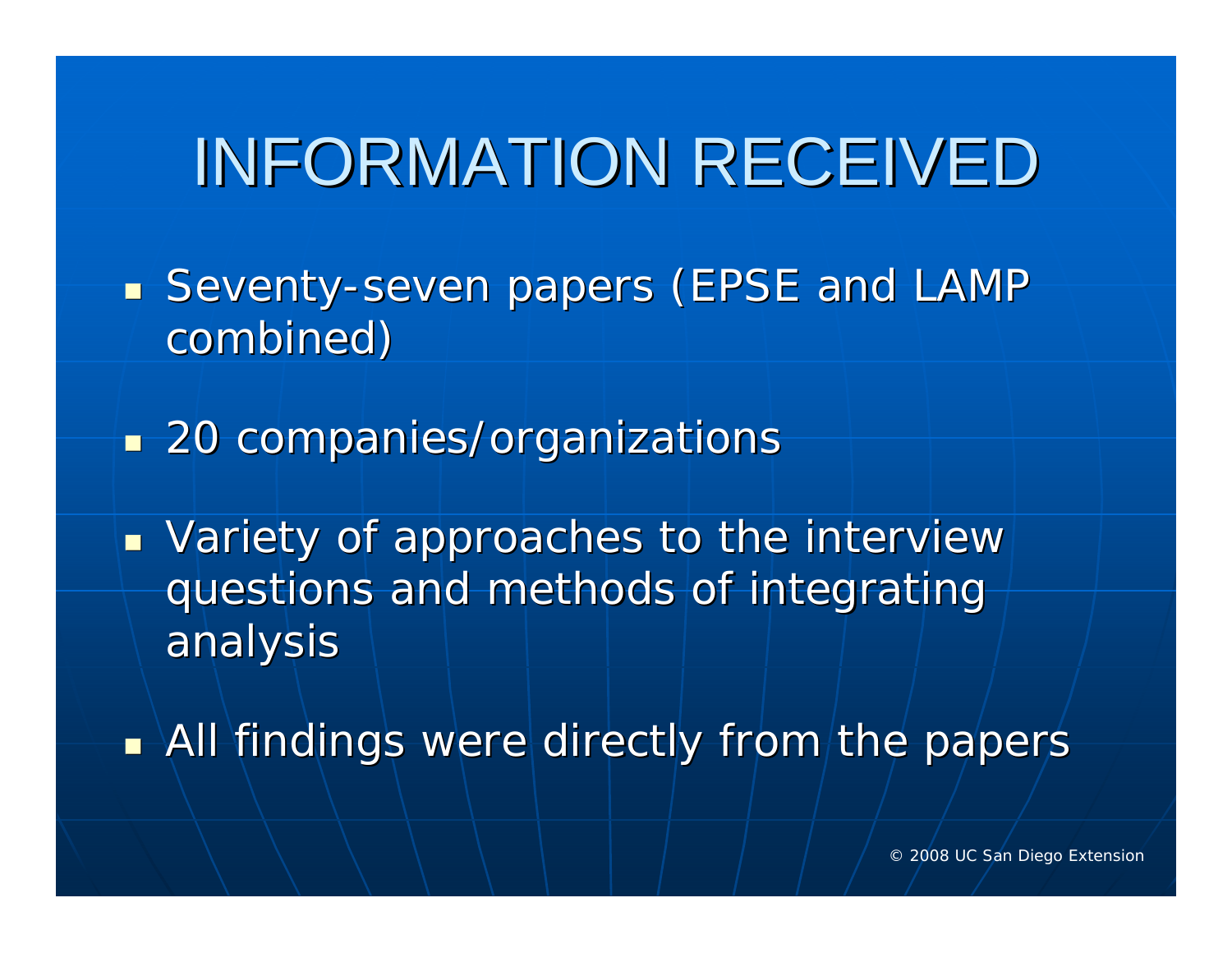## **COMBINED FINDINGS**

### General Observations

**Nore attention to ensuring the** change than ensuring the productivity

**Nore success stories than** stories of challenge and frustration

© 2008 UC San Diego Extension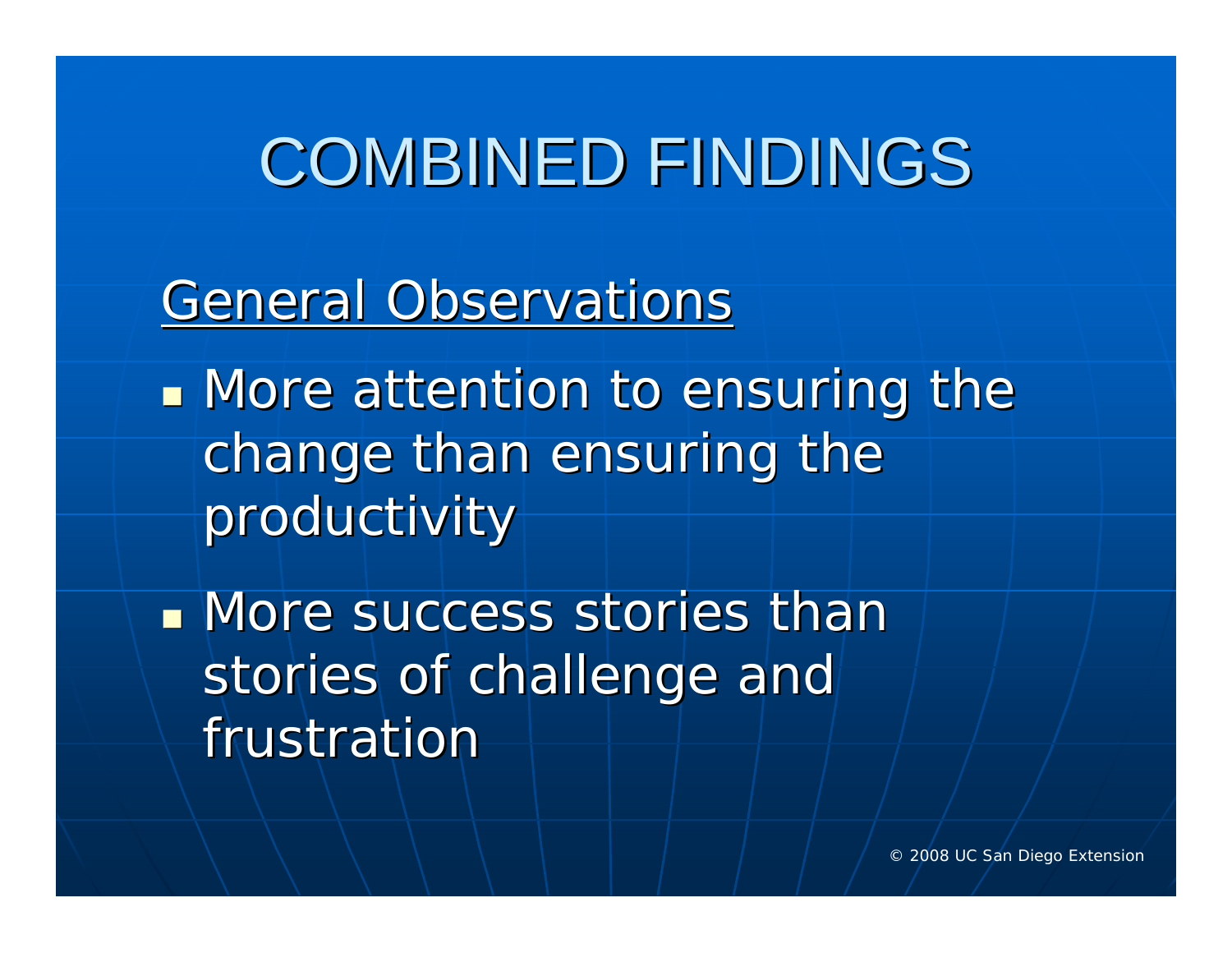# **COMBINED FINDINGS**

#### $\overline{\phantom{0}}$ **Themes (in order of frequency)**

- Communicate constantly, ensure understanding
- Be proactive, lead by example, act as change agent, be personally involved
- Allow time, be patient, incremental steps, deal with personal feelings, influence one person at a time, build trust
- Ensure the desired change is possible, plan carefully, include training, be ready to make "hard" decisions
- Have a vision, make it compelling, engage keyinfluencers, help people keep a good attitude